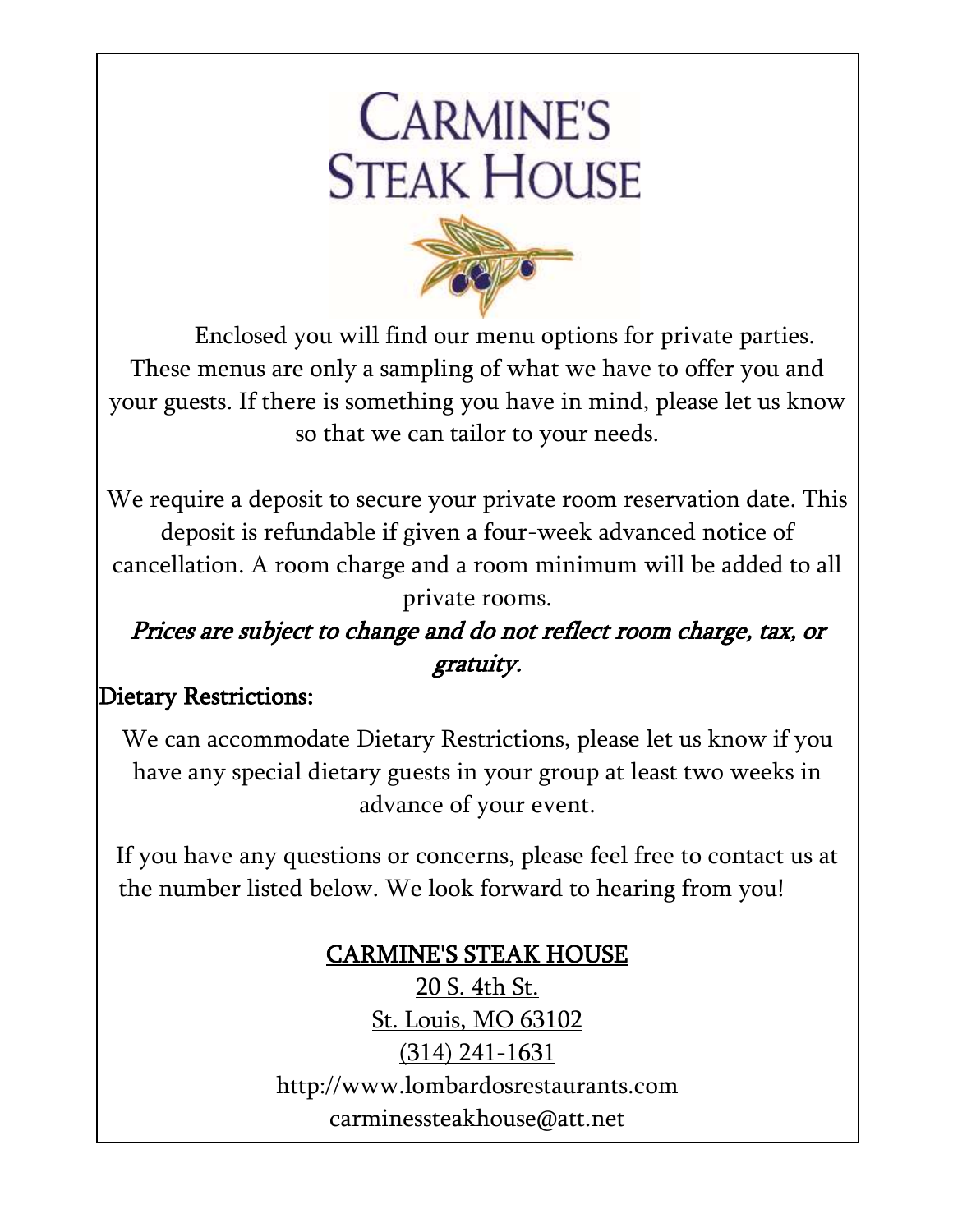Please inquire about non-alcoholic beverage packages.

# Bar Set-Up

| 50 people or less $\dots \dots \dots \dots \dots \dots \dots$ . \$75 |  |
|----------------------------------------------------------------------|--|
|                                                                      |  |
| More than 100 people \$150                                           |  |

PRICES DO NOT INCLUDE TAX OR GRATUITY PRICES SUBJECT TO CHANGE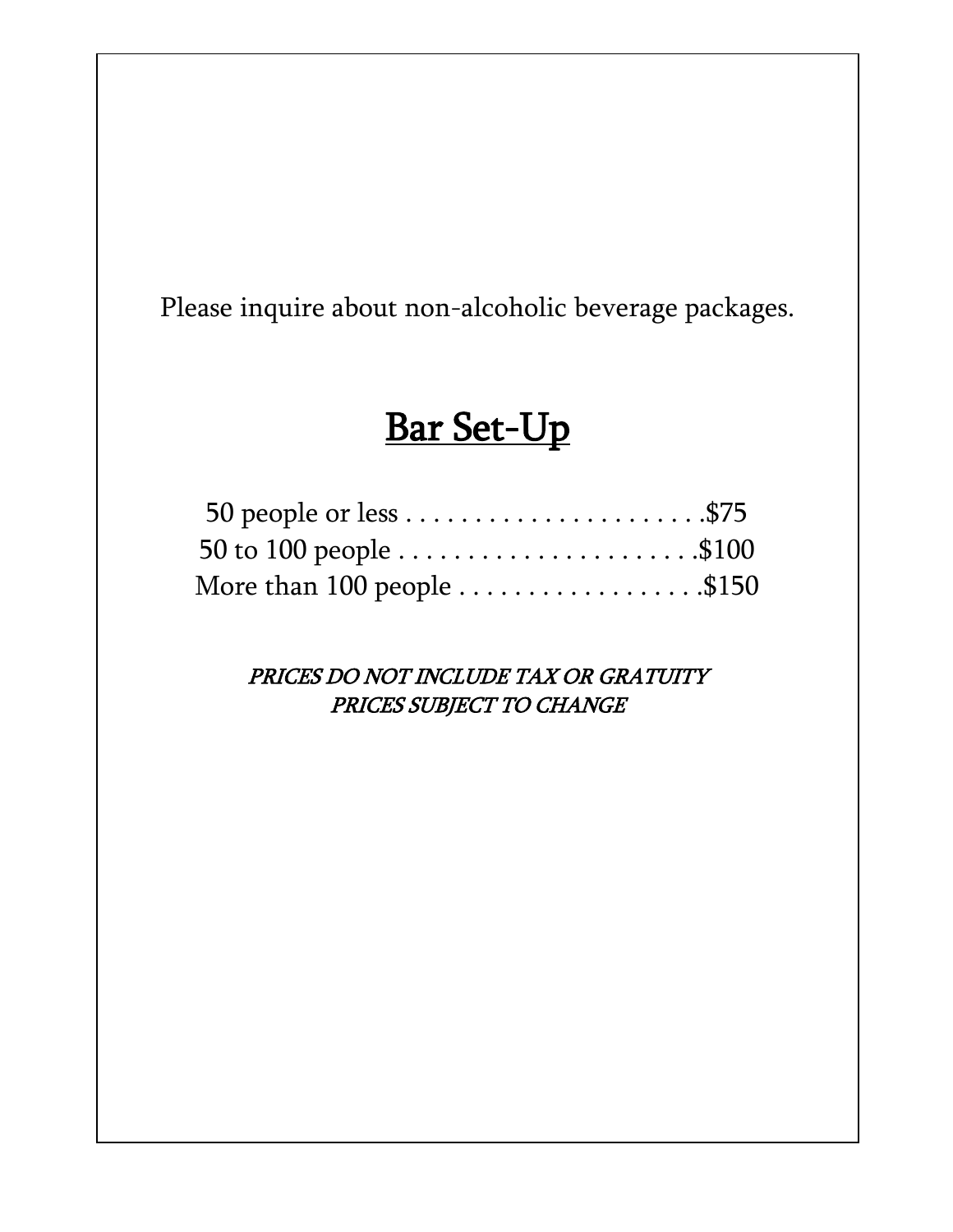# Well, House Bar:

Beer from..…. \$5.00

Budweiser Bud Light Coors Light Miller Lite McUltra O'Doul's Well Liquor Vodka Gin

Rum Tequila Bourbon Scotch Amaretto Peach Schnapps Triple Sec

Wines by the bottle \$40 House wines-Riesling Chardonnay Pinot Noir Malbec Cabernet **Other** Soda **Juices** Condiments

# House Liquor Cocktails are \$9.00 each unless served up, on the rocks, or in a snifter.

PRICES DO NOT INCLUDE TAX OR GRATUITY. Pricing subject to change.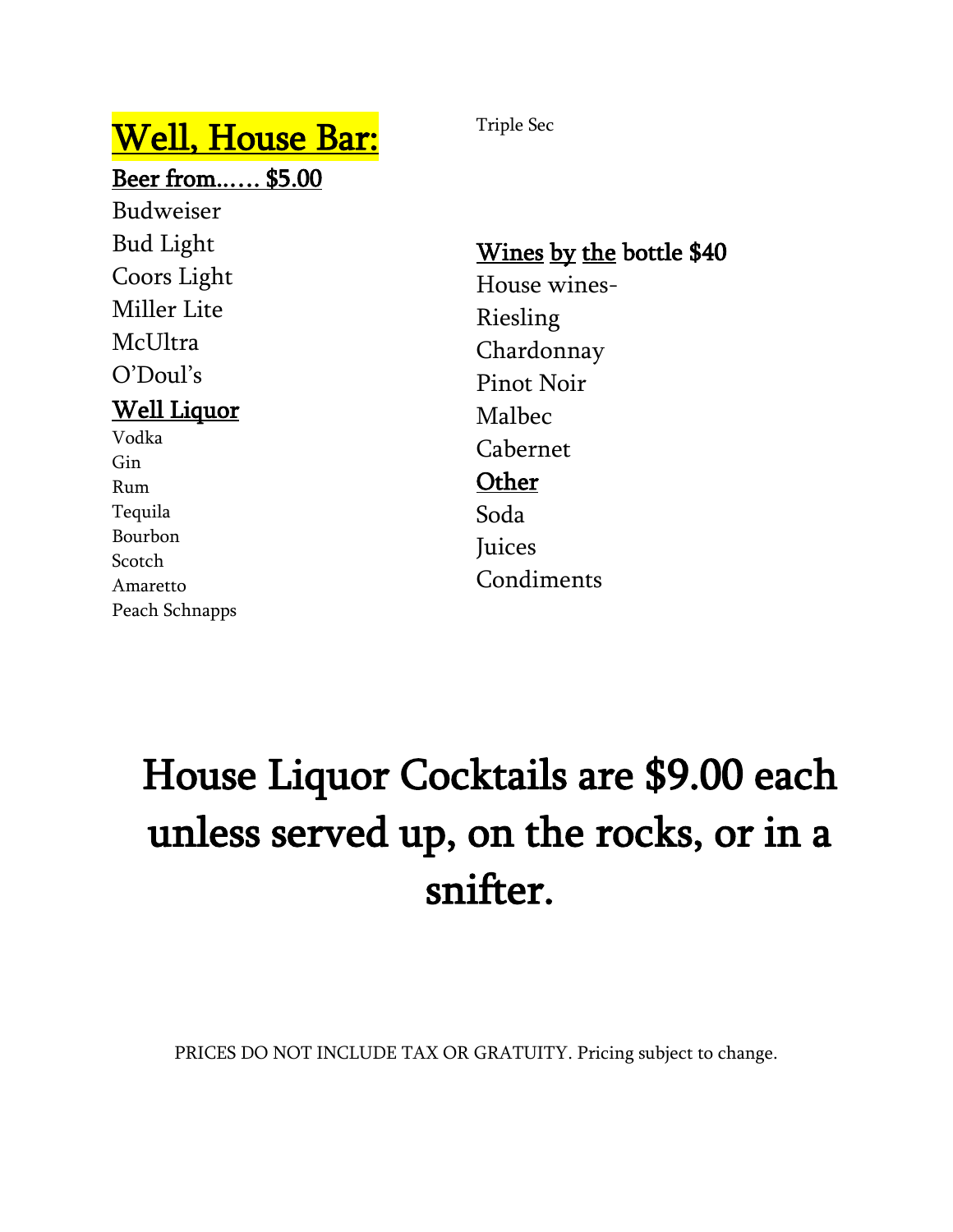# Call Bar:

#### Beer ranges from \$5.00-6.00

Budweiser Bud Light Miller Lite Coors Light Blue Moon Michelob Ultra O'Doul's

#### Vodka

Absolut Kettle One Dripping Spring Deep Eddy's Grapefruit Tito's Gin Beefeater Rum Bacardi Captain Morgan Malibu

#### **Whiskey**

Canadian Club Jim Beam Seagrams 7 Southern Comfort

#### **Scotch**

Dewars J&B **Tequila** 

Jose Cuervo

### Amaretto

Bols

#### Wines by the bottle \$40

House wines Riesling Chardonnay Pinot Noir Malbec Cabernet **Other** Soda

#### **Juices** Condiments

# Call Liquor Cocktails are \$9.00-11.00 each unless they are served up, on the rocks, or in a snifter

PRICES DO NOT INCLUDE TAX OR GRATUITY. Prices subject to change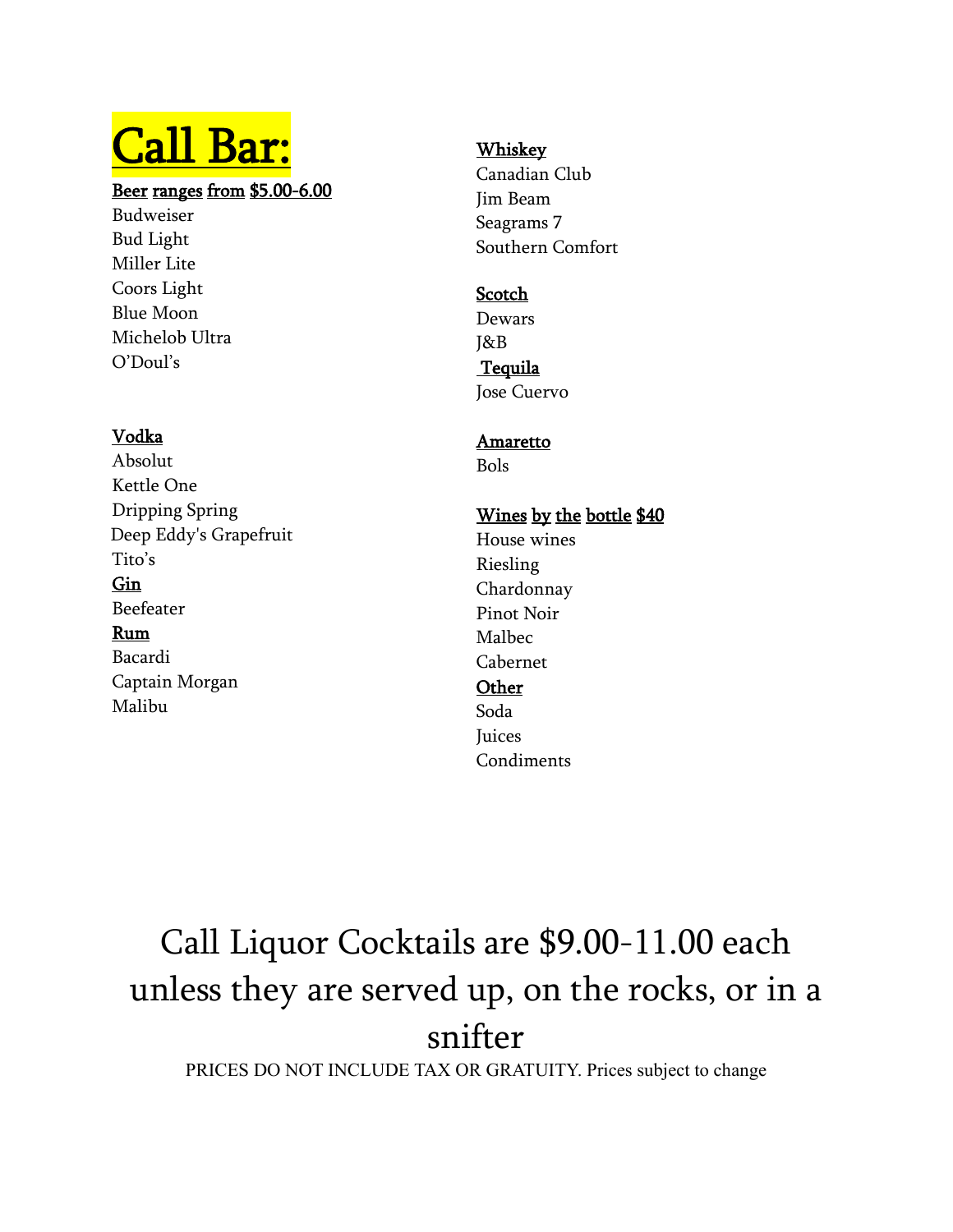# Premium Bar:

#### Beer ranges from \$5.00-6.00

Budweiser Bud Light Miller Light Coors Light Michelob Ultra O'Doul's Blue Moon Ginger Beer

#### Vodka

Absolut Deep Eddy's Grapefruit Grey Goose Kettle One Dripping Spring Stoli Tito's

#### Gin

Beefeater Bombay Bombay Sapphire Tanqueray

#### Rum

Bacardi Captain Morgan Malibu

#### Whiskey

Canadian Club Crown Royal Jack Daniels Jameson Jim Beam Seagrams 7 Southern Comfort

#### **Scotch**

Dewars J&B Johnny Walker Red

## Tequila

Jose Cuervo Milagro

#### Amaretto

Bols

#### Wines by the bottle \$40 House wines-Riesling, Chardonnay, Pinot Noir, Malbec, Cabernet

#### **Other**

Soda **Juices** Condiments

## Premium Liquor Cocktails range \$10.00 and Up

PRICES DO NOT INCLUDE TAX OR GRATUITY. Pricing subject to change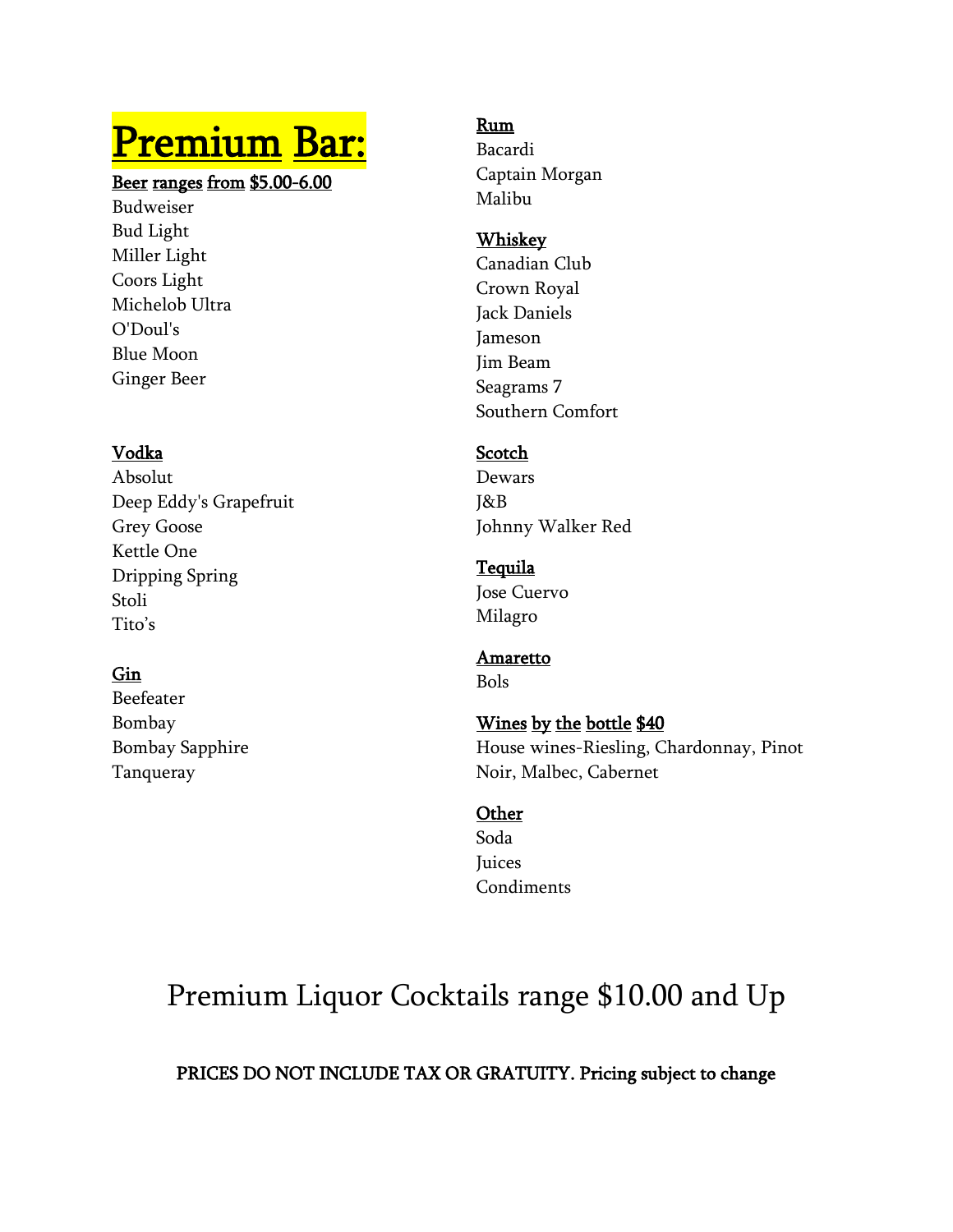# Cold Appetizer Selections

### Land & Sea

Tuna Carpaccio- Topped with Capers, Sesame Seeds & a Wasabi Aioli Served with House Made Crackers....................................Market Price

| Tenderloin Carpaccio- Topped with Capers & Shallots, Served with |  |
|------------------------------------------------------------------|--|
|                                                                  |  |

| Shrimp Cocktail- Served with Lemons, Cocktail Sauce & |  |
|-------------------------------------------------------|--|
|                                                       |  |

Bluepoint Oysters- Served with Cocktail Sauce, Horseradish,

Tabasco & House Made Crackers........................................Market Price

Smoked Salmon- Served with House Made Crackers........Market Price

Antipasto Tray- Mortadella, Salami, Capa Kola, Kalamata Olives, Peppers, Cream Cheese Stuffed Celery, Assorted Cheese with Fresh Basil and Grape Tomato served with House Made Crackers........\$225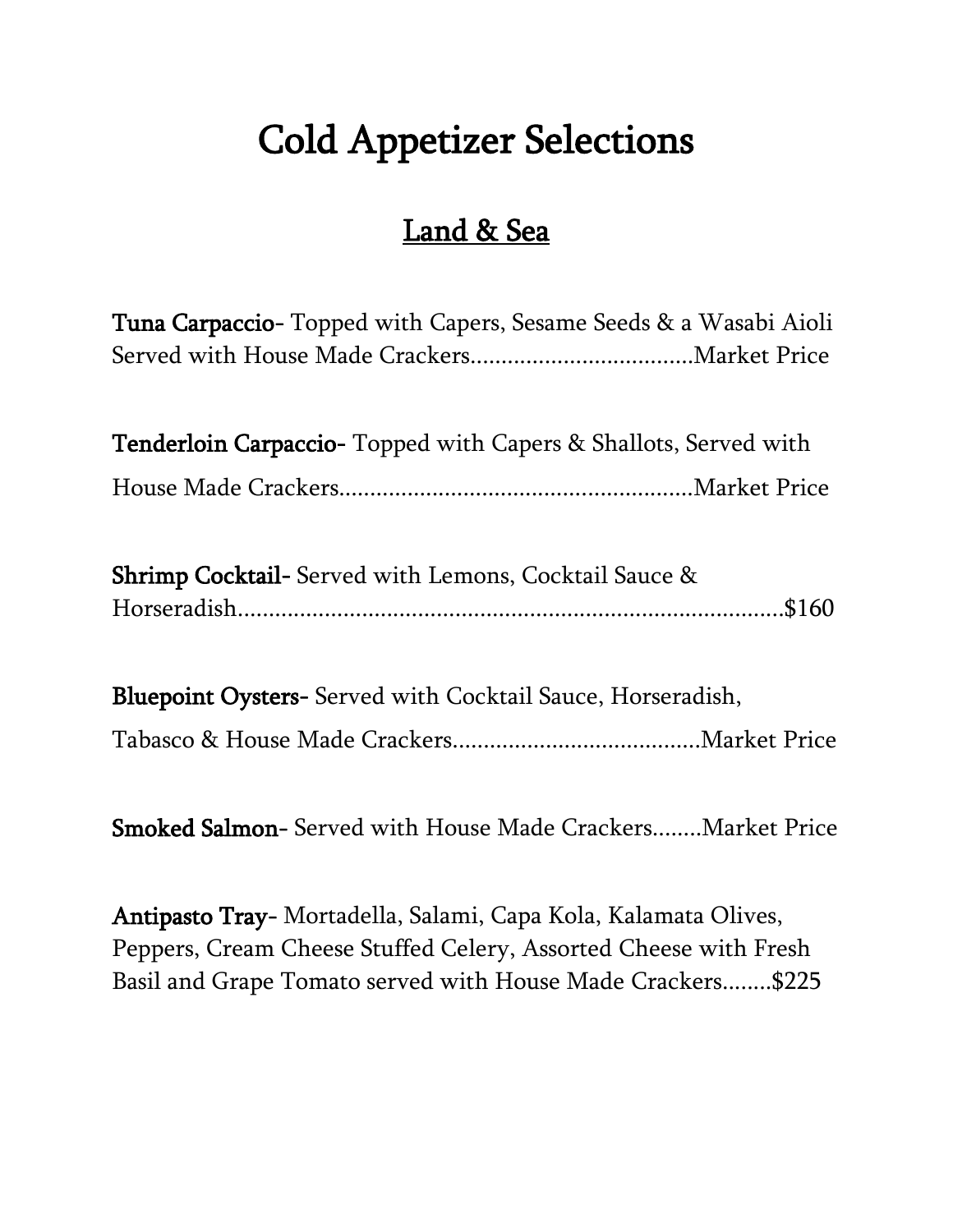### Cold Vegetarian Friendly

| <b>Caprese Skewers-</b> Served with Fresh Basil, Mozzarella, Cherry Tomatoes &                                                                                   |
|------------------------------------------------------------------------------------------------------------------------------------------------------------------|
| <b>Mediterranean Cucumber Bites-</b> Served with Spicy Hummus & a Fire Roasted<br>Red Bell Pepper, Tomato & Olive Relish. Finished with a Balsamic Drizzle \$250 |
| Fresh Fruit Tray- Served with a Decadent Chantilly Cream\$125                                                                                                    |
| <b>Cheese Tray-</b> Served with Provolone, Cheddar Asiago & Pepper Jack Cheese                                                                                   |

(Upgraded Cheese Tray upon Request)

### Pasta Salads

| Italian Vegetable Pasta Salad-Olive, Artichoke, Broccoli, Red Bell Pepper & |  |
|-----------------------------------------------------------------------------|--|
|                                                                             |  |

Seafood Pasta Salad- Market Price

Meat Tortellini Salad- Served with Peas, Mushrooms & Prosciutto Ham with your choice of Creamy Italian or Pesto Sauce................................................. \$150

Tri-Colored Cheese Tortellini Salad- Served with Onion,Red Bell Pepper, Mushrooms & Olives with your choice of Creamy Italian or Pesto Sauce.....\$140

### PRICES BASED ON 50 PIECES OR 50 PEOPLE PRICES DO NOT INCLUDE TAX OR GRATUITY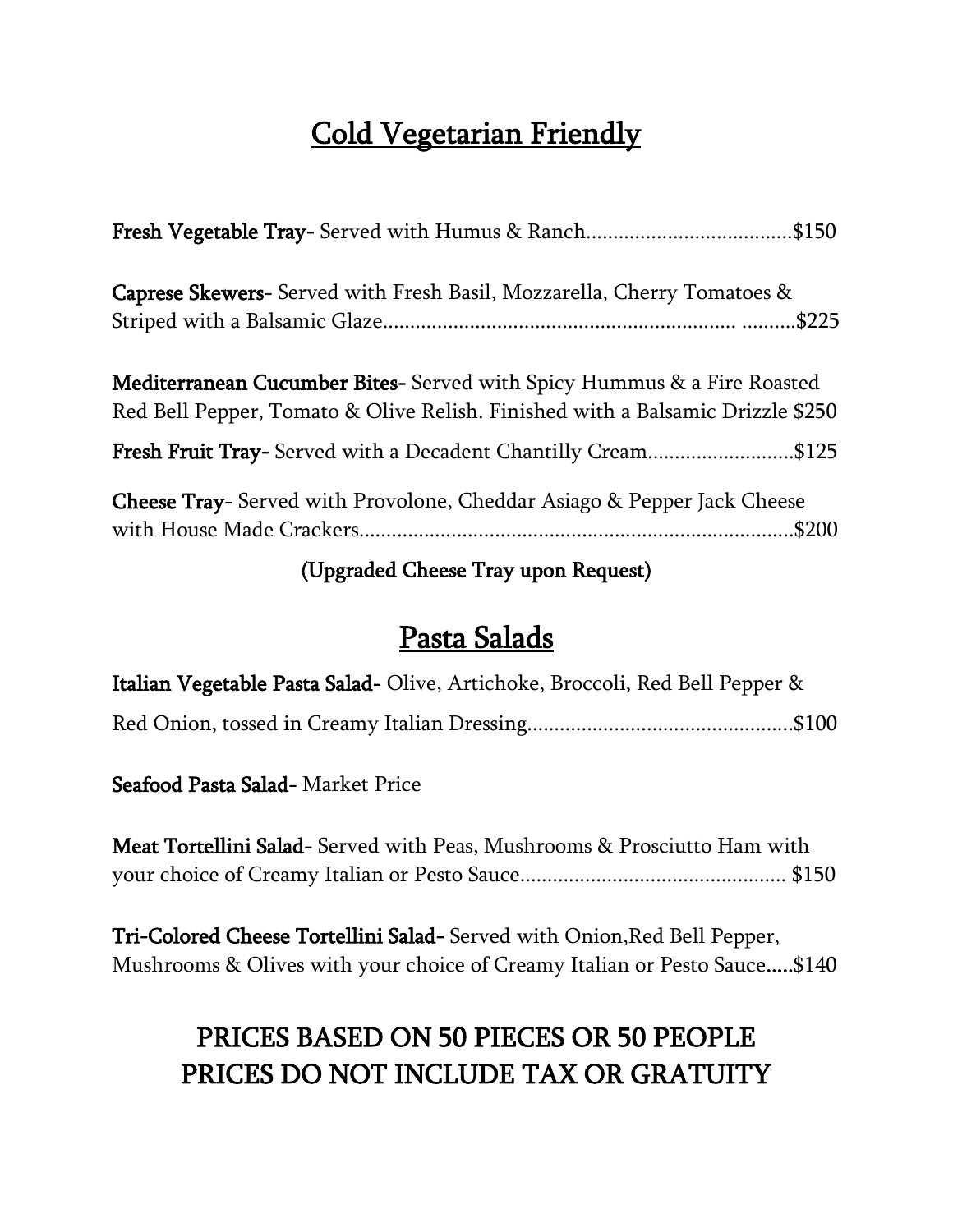# Hot Appetizer Selections

### Land & Sea

| Our Famous Toasted Ravioli- Served with Marinara & Asiago Cheese \$130                    |  |
|-------------------------------------------------------------------------------------------|--|
| Steakhouse Potato Skins- Topped with Provolone, Cheddar Cheese, Prosciutto Ham &          |  |
| Tenderloin Tips- Served Over House Risotto with Your Choice of Sauce                      |  |
|                                                                                           |  |
| Strip Steak Nachos- Provolone & Cheddar Cheese topped with Tomato & Chives. Served        |  |
| Add Seasoned Chicken or Steak Tips\$150                                                   |  |
|                                                                                           |  |
|                                                                                           |  |
| Andouille Sausage- Served with a New Orleans Style Dirty Rice & a Cajun Cream Sauce.\$225 |  |
| Chicken Wings- Tossed in Any of the Following Sauces: Buffalo Sauce, BBQ, Spicy BBQ,      |  |
|                                                                                           |  |
| Chicken Strips-Tossed in Any of the Following Sauces: Buffalo Sauce, BBQ, Spicy BBQ,      |  |
|                                                                                           |  |
| Grilled Chicken Strips- Served in a Red Bell Pepper and Sun-Dried Tomato                  |  |
|                                                                                           |  |
|                                                                                           |  |
| Jumbo Candied Scallops- Served with a Port Wine Reduction with Caramelized Onion\$275     |  |
| Fried Lemon Pepper Shrimp- Served with a Garlic Asiago Cream Sauce\$215                   |  |
|                                                                                           |  |
| Shrimp de Jonghe- Pan Seared Shrimp in a White Wine Garlic Butter & Tomato Sauce \$190    |  |
|                                                                                           |  |
|                                                                                           |  |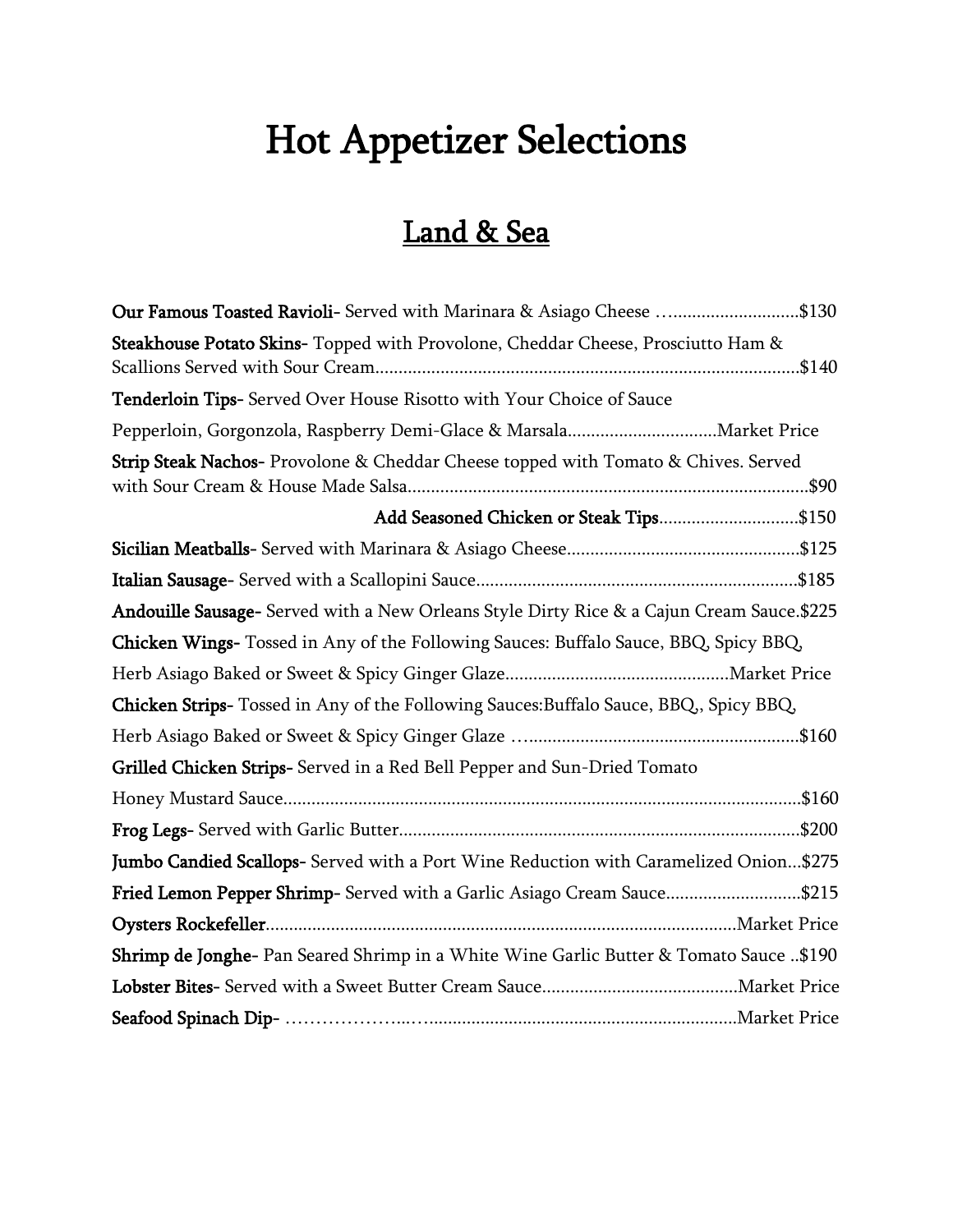# **Hot Vegetarian Friendly**

| Broccoli Cheddar Skins- Provolone, Cheddar, topped with Broccoli and        |
|-----------------------------------------------------------------------------|
|                                                                             |
| Spinach Artichoke Ravioli- Served with a Garlic Cream Sauce\$100            |
| Grilled Portobello Mushrooms- Served over Spinach with Balsamic Syrup \$120 |
| Beer Battered Portobello Mushrooms- Served with a Remoulade Sauce \$125     |
| Stuffed Mushroom- A mixture of Cream Cheese, Brie, Jalapenos, Sun-dried     |
| Cherries topped with Panko Breadcrumbs in a Button Mushroom Cap             |
|                                                                             |
| Hot Spinach Artichoke Dip- Served with Lavash Bread &                       |
|                                                                             |
| Baked Brie- Topped with Shallots, Sun-Dried Cherries & Chives               |
|                                                                             |
| House Made Onion Rings- Served with Horseradish Cream Mousse\$200           |

### PRICES BASED ON 50 PIECES OR 50 PEOPLE PRICES DO NOT INCLUDE TAX OR GRATUITY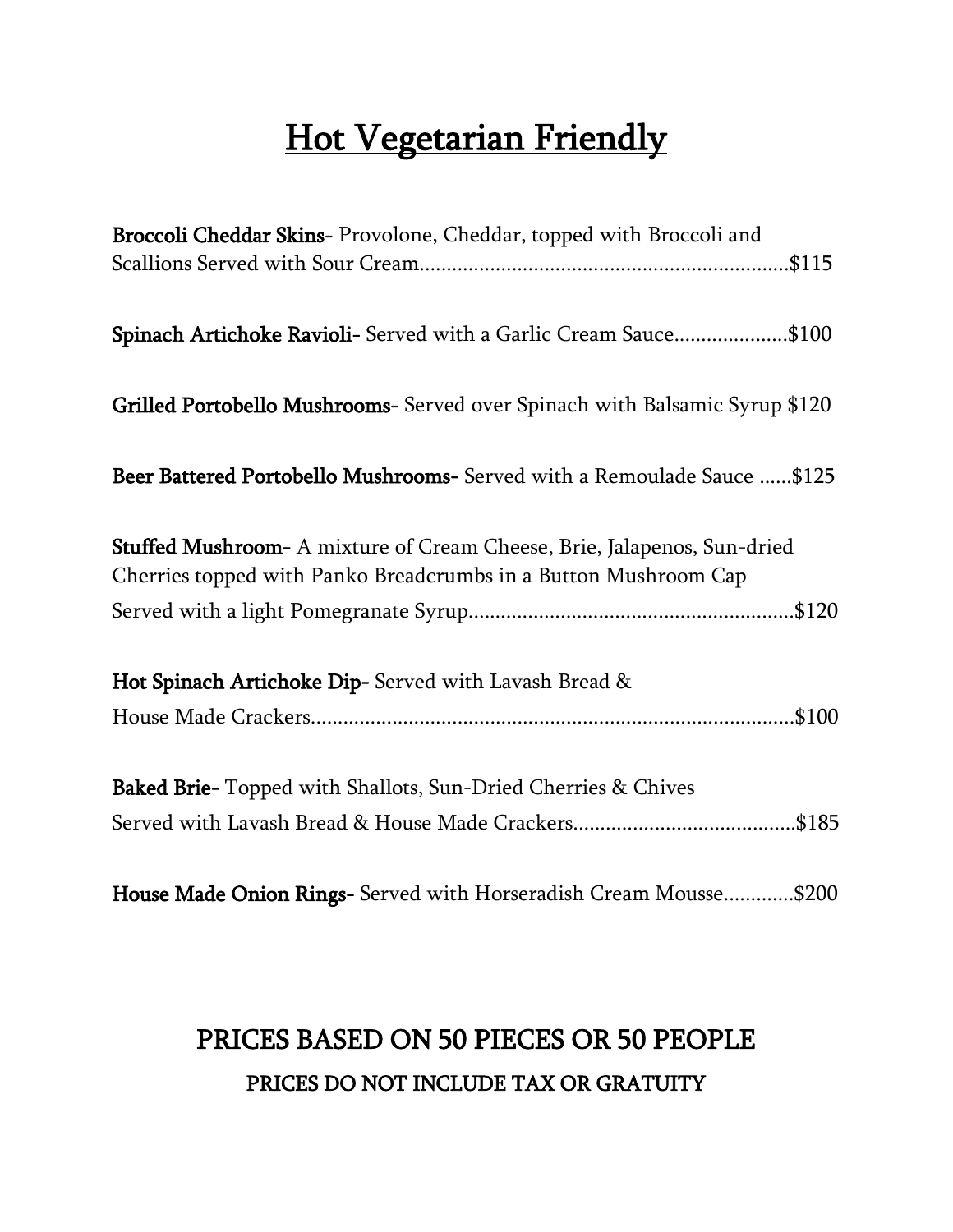# "Seated Banquet Dinner" Menu

#### Herb Roasted Chicken .....................\$37

Boneless Breast of Chicken

#### Chicken Marsala.............................\$38

Breaded Boneless Breast of Chicken Topped with a Marsala Wine Sauce with Mushrooms and a touch of Garlic

#### Chicken Sicilian..............................\$38

Breaded Chicken Breast, Topped with Cheese, Onions, Peppers and Mushrooms with a Spicy Red Sauce

#### Chicken Gorgonzola.......................\$38

Breaded Boneless Breast of Chicken Topped with a Mushroom and Gorgonzola Cheese Sauce

#### Chicken Parmigiano.......................\$38

Breaded Boneless Breast of Chicken Topped with Marinara Sauce and Melted Provolone Cheese

#### Chicken Picatta...............................\$38

Breaded Boneless Breast of Chicken Topped with a Lemon Caper White Wine Sauce

#### Chicken Saltimbocca ….....................\$38

Breaded Boneless Breast of Chicken Topped with Prosciutto Ham and Melted Provolone Cheese with a Lemon Sauce

#### Chicken Modega.............................\$38

Breaded Boneless Breast of Chicken topped with Provolone, Prosciutto, and Mushrooms in a White Wine Lemon Sauce

#### Specialty Pork is a Minimum of 10 Orders

#### Grilled Stone Ground Mustard

Pork Chops .....................................\$44 Twin 9 oz. Center Cut Pork Chops Served with a Whole Grain Mustard Caper Sauce with Wild Mushroom and Spinach

#### Grilled Cajun Pork Chops...............\$44

Twin 9 oz. Center Cut Chops with a Cajun Rub. Served with a Spicy Creole Sauce

#### Grilled Pork Chops..........................\$44

Twin 9oz. Center Cut Chops Served with a Port Demi-Glace

#### Roasted Pork loin............................\$44

Served with a Jack Daniel's Mushroom Sauce

#### Apple Stuffed Roasted Pork loin....\$44

Stuffed with Apples and Cornbread Served with a Brandy Apple Butter Sauce

#### Sun Dried Cherry Stuffed

Pork loin.................................................\$44 Stuffed with Sun Dried Cherries, Italian Sausage and Risotto Served with a Port Demi-Glace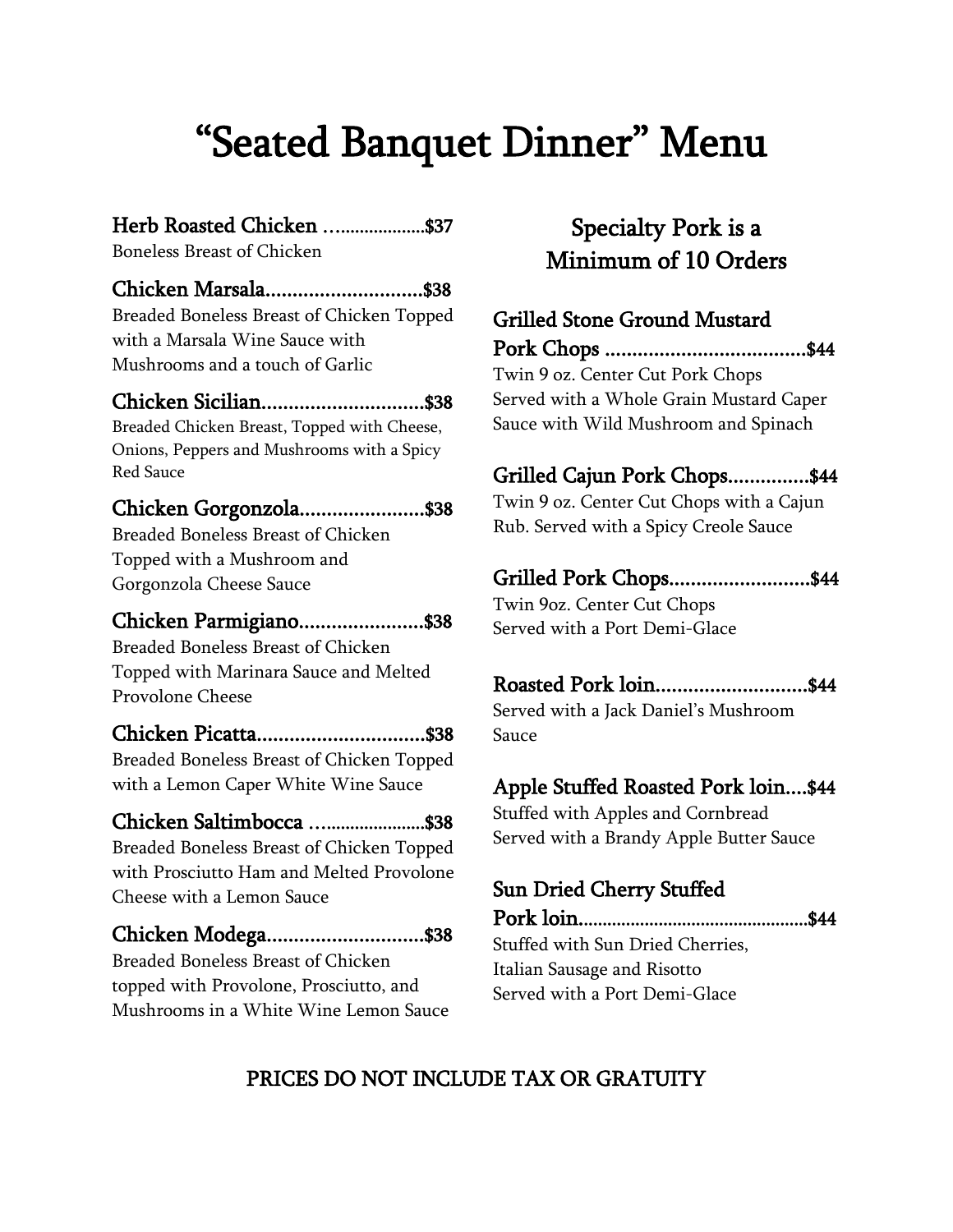# "Seated Banquet Dinner" Menu (continued)

Grilled Salmon................................Market Price 10 oz. Filet Mignon.................Market Price Topped with a Citrus Tomato Cucumber Relish Grilled Salmon.................................Market Price Topped with a Cucumber Dill Sauce Grilled Salmon.................................Market Price 8 oz. Filet Mignon Gorgonzola.......Market Served with a Sweet and Spicy Ginger Sauce Striped with a Wasabi Aoli South African Lobster Tails............Market Price Twin Tails Served with Drawn Butter Seasonal Fresh Fish.........................Market Price Spinachi Shrimp or Scallop ............................\$46 Chianti Sauce Over Shiitake Mushrooms, Apples, Spinach and Bacon, Striped with Balsamic Syrup, Topped with a hint of Gorgonzola Cheese Cajun Shrimp or Scallop..................................\$46 Cajun Shrimp over a Black Bean Corn Relish Striped with a Pineapple Syrup Jumbo Shrimp Scampi. Market Price (Includes a Vegetable) Shrimp Garlic butter, Breadcrumbs over Creamy House Risotto 14 oz. New York Strip..................Market Price Charbroiled and Served with Carmine's Steak Butter 16 oz. New York Strip.................Market Price Charbroiled and Served with Carmine's Steak Butter Steak Butter Steak Butter Steak Butter Steak Butter Steak Butter

# Charbroiled and Served with Carmine's

8 oz. Filet Mignon....................Market Price Charbroiled and Served with Carmine's

Charbroiled Tenderloin Topped with Gorgonzola Cheese and White Gorgonzola Sauce with Peppercorns and Shallots

8 oz Filet Mignon Italian Pepperloin Market Rolled in Cracked Black Pepper, Charbroiled and Topped with a

20 oz. Bone-In Ribeye..............Market Price Charbroiled and Served with Carmine's

16oz. Boneless Ribeye.............Market Price Charbroiled and Served with Carmine's

24 oz. Porterhouse …................Market Price Charbroiled and Served with Carmine's

Minimum of 10 orders New Zealand Rack of Lamb......Market Price Charbroiled Eight Point Rack Topped with a Sun-Dried Cherry Glaze

16 oz. Veal Chop.......................Market Price Charbroiled with a Shiitake Mushroom Lemon Sauce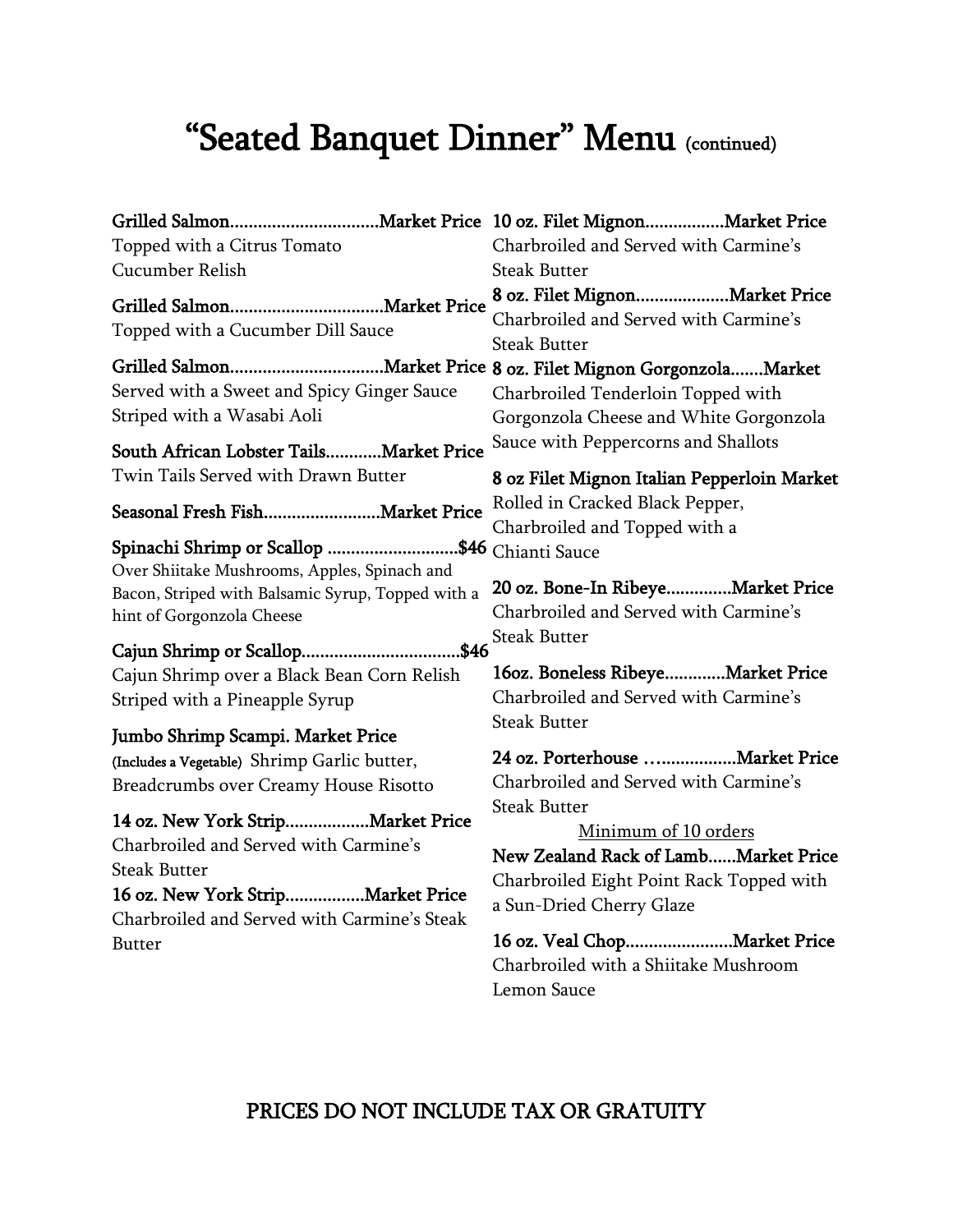# "Seated Banquet Dinner" Side Dish Selections

#### ◦ Starch ◦

Choose One: Tuscan Potatoes, Risotto, Twice Baked Potato, Scalloped Potatoes, Five Cheese Au Gratin Potatoes, Roasted Garlic Mashed Potatoes, Baked Potato, Penne Pasta with a White Cream Garlic sauce, or Penne Pasta with a Tomato Basil sauce

### ◦ Vegetable ◦

Choose One: Green Beans, Mixed Vegetables, Honey Glazed Carrots, Broccoli, or Roasted Zucchini, Yellow Squash and Tomatoes

# **Dessert**

Choose One: Apple Crisp, Double Iced Chocolate Cake In House Made New York Style Mini Cheesecakes, or Assorted Soft Bake Cookies

#### All Seated Banquet Dinners are served with:

Carmine's House Salad or Caesar Salad Bread and Butter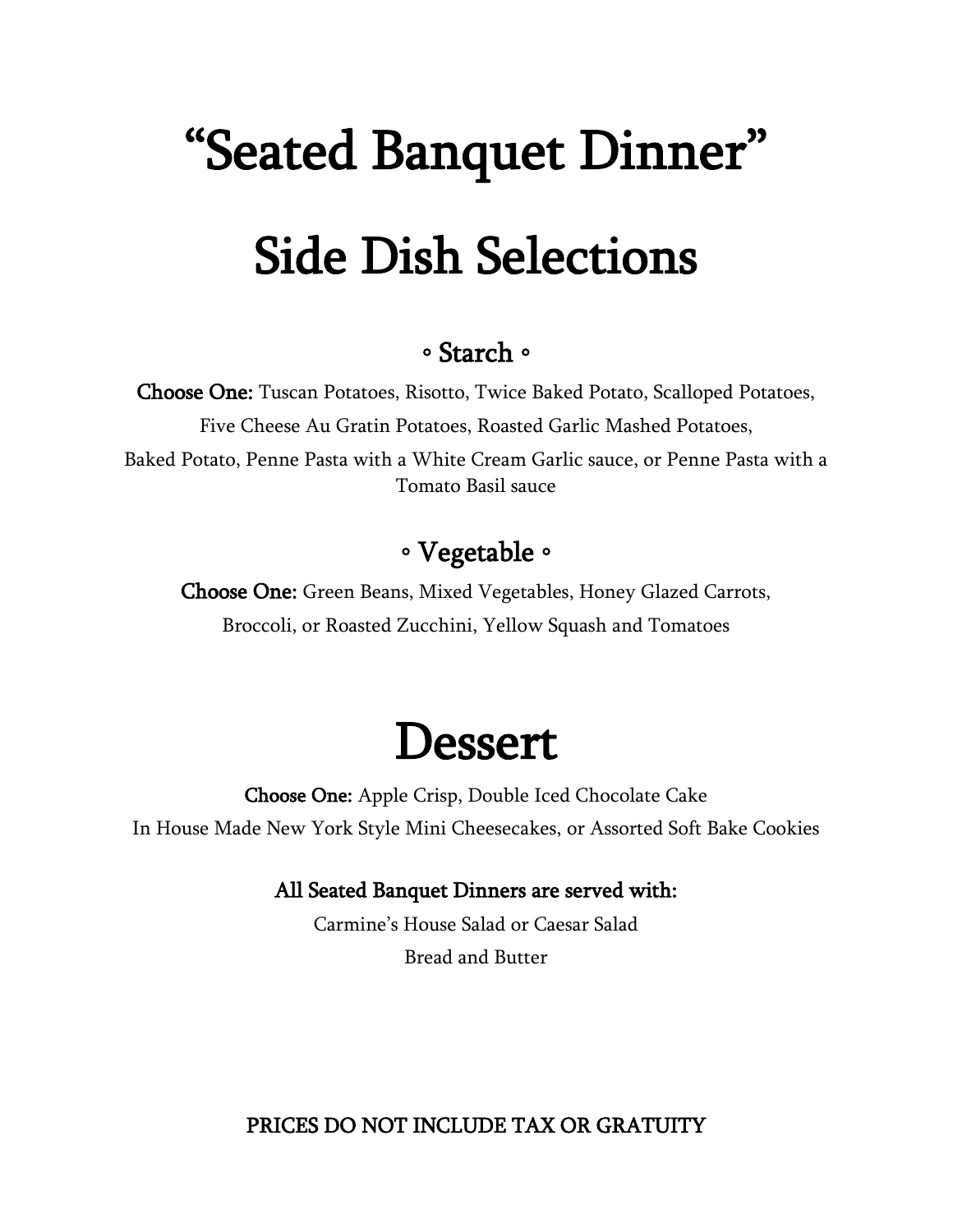# "Seated Banquet Dinner" Pasta Entrees

#### Penne Primavera...........................\$26

Seasonal Fresh Vegetables with Choose one sauce: Garlic Olive Oil Sauce, White Creamy or Spicy Tomato Basil

#### Seafood Penne................Market Price

Choose one sauce: Garlic Olive Oil Sauce or a White Cream Sauce

#### Sun Dried Tomato Chicken Penne...\$30

Breaded Chicken Strips with a Garlic, Tomato, and Basil Sauce

#### Cajun Chicken Penne...................\$30

Tossed in a Cajun Cream Sauce with Tomatoes and Scallions

#### Meat Tortellini................................\$30

Meat Filled Tortellini with Peas, Mushrooms, and Prosciutto Ham Choose one sauce:White Wine Cream Sauce or Pesto Sauce

#### Cheese Tortellini.........................\$28

Cheese Filled Tortellini with Peas & Mushrooms Choose one sauce: White Wine Cream Sauce or Pesto Sauce

#### Baked Lasagna................................\$30

Pasta Con Broccoli.........................\$26

Penne Noodles with a Rich Red and White Sauce and Mushrooms

#### Penne With Meatballs...................\$30

Tossed in a Marinara Sauce

#### Penne Chicken Alfredo........\$30

Grilled Chicken Tossed in an Alfredo Sauce

#### Italian Sausage Scallopini..............\$30

Penne Noodles tossed with Italian Sausage, Red Bell Peppers, Mushrooms and Onion with a Garlic Sherry Wine Sauce

### Dessert Choices

Choose One: Apple Crisp, Double Iced Chocolate Cake In House Made New York Style Mini Cheesecakes, or Assorted Soft Bake Cookies

#### All Pasta Dinners that are served with:

Carmine's House Salad or Caesar Salad Bread and Butter Does not include a side dish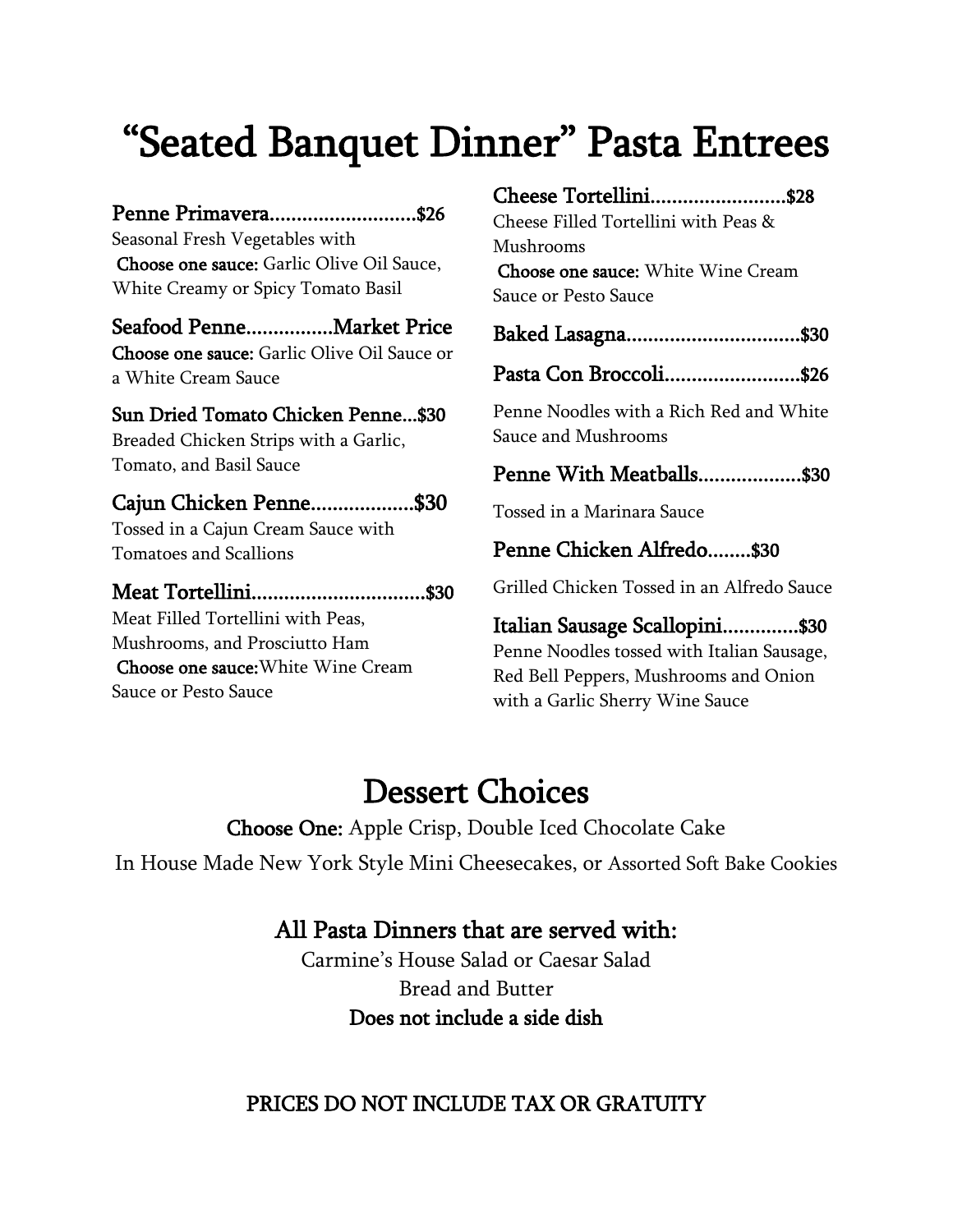# Dinner Buffet Menu "Buffet One" Entree Selections

#### ◦ Baked Lasagna ◦

#### ◦ Penne Pasta with Italian Sausage ◦

Your Choice of Scallopini or Marinara Sauce

◦ Meat Tortellini or Cheese Tortellini ◦ Choose one sauce: Pesto Sauce, Sun Dried Tomato Sauce, Spicy Tomato Basil or White Sauce with Peas, Mushrooms and Prosciutto

#### ◦ Penne Pasta with Chicken ◦

Choose one sauce: Pesto Sauce, Sun Dried Tomato Sauce, Olive Oil Garlic Sauce, White Garlic Sauce or White Cheese Sauce

#### ◦ Penne Pasta with Meatballs ◦

#### ◦ Penne Pasta Primavera ◦

Choose one sauce: Pesto Sauce, Sun Dried Tomato Sauce, Olive Oil Garlic Sauce, White Garlic Sauce or White Cheese Sauce

#### ◦ Seafood Penne ◦

Garlic Olive Oil Sauce or a White Cream Sauce

#### ◦ Pasta Con Broccoli ◦

Rich Red and White Sauce with Mushrooms

#### Buffet One includes: Carmine's House Salad or Caesar Salad Garlic Bread

# **Dessert**

Choose One: Apple Crisp, Double Iced Chocolate Cake In House Made New York Style Mini Cheesecakes, or Assorted Soft Bake Cookies

> Choice of Two Entrees: \$32 Choice of Three Entrees: \$34

Buffet One is available for groups of 30 or more. PRICES DO NOT INCLUDE TAX OR GRATUITY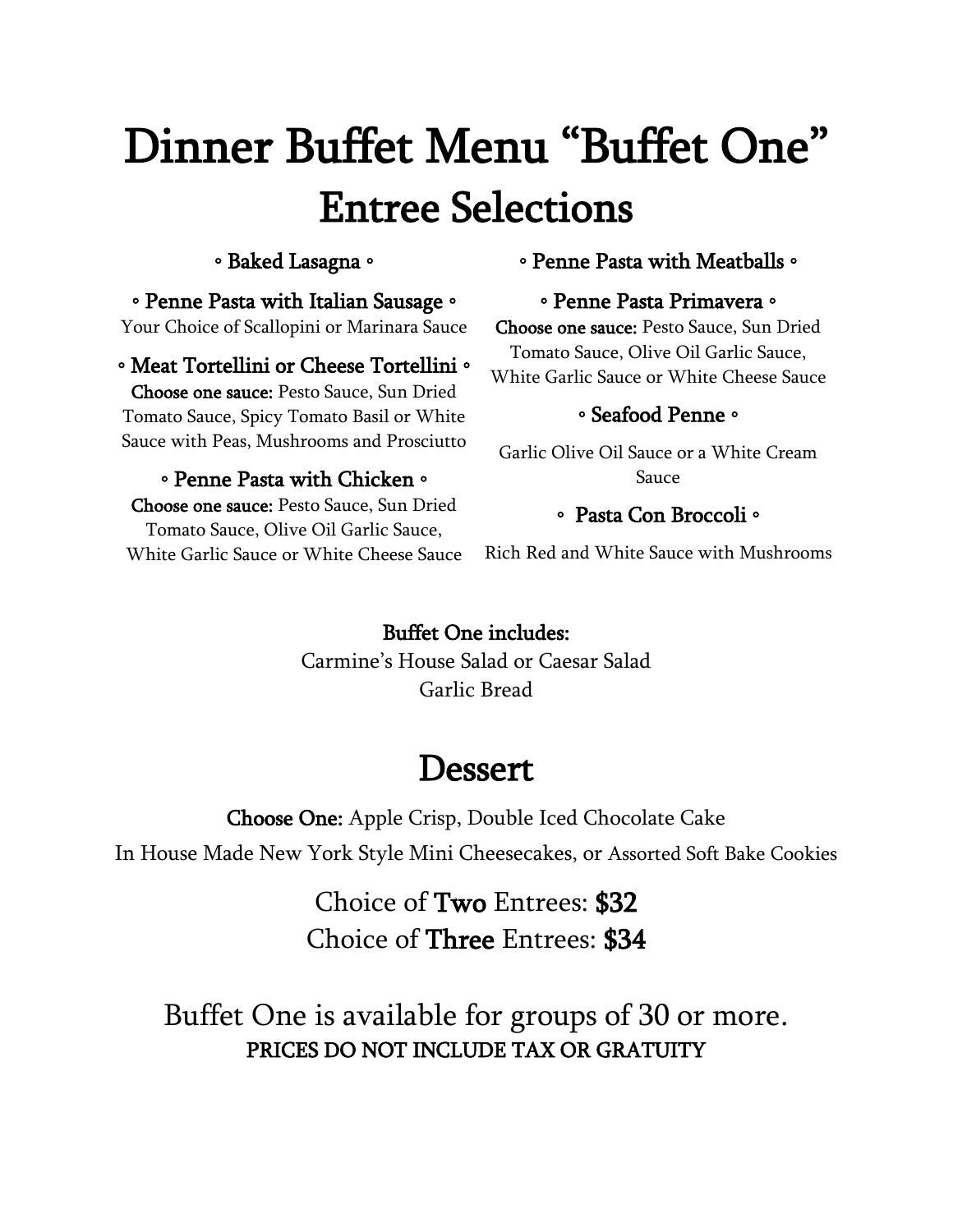# Dinner Buffet Menu "Buffet Two" Entree Selections

◦ Top Round of Roast Beef ◦

Choose one sauce: Au Jus, Marsala Sauce or Horseradish Cream Sauce

#### ◦ Roasted Pork-loin ◦

Choose one sauce: Brandy Apple Butter Sauce, Jack Daniel's Mushroom Sauce, Shallot Rosemary Sauce or Stone-Ground Whole Grain Mustard Sauce

#### ◦ Herb Roasted Chicken ◦

Boneless Breast of Chicken Marinated in Butter and Seasonings

#### ◦ Italian Breaded Boneless Breast of Chicken◦

Choose one sauce: Gorgonzola, Marsala, Picatta, Siciliano, Parmigiano or Modega (Provolone, Mushroom and Prosciutto White Wine Lemon Sauce)

#### Breaded and Broiled Cod or Broiled Salmon

Choose one sauce: Lemon Pepper Cream Sauce, Sicilian Sauce, Lemon Butter White Wine Sauce, Picatta Sauce, Pesto Lemon Sauce, Spicy Tomato Basil Sauce, Cucumber Dill, Tomato Cucumber Relish, or Spicy Ginger Sauce Striped with a Wasabi Aoli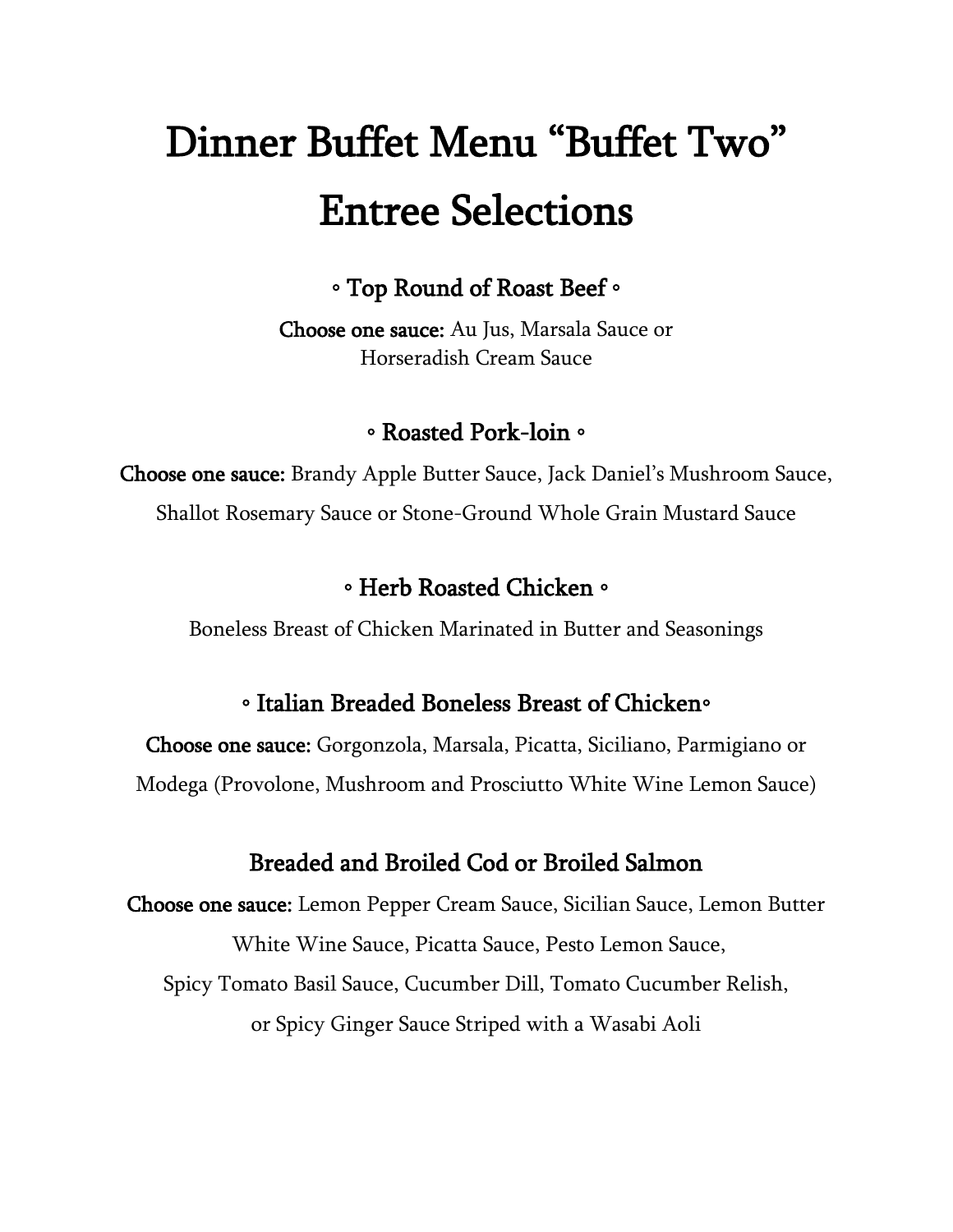# Dinner "Buffet Two" Side Dish Selections ◦ Starch ◦

Choose One: Tuscan Potatoes, Risotto, Twice Baked Potato, Scalloped Potatoes, Five Cheese Au Gratin Potatoes, Roasted Garlic Mashed Potatoes Baked Potato, Penne Pasta with a Cream Garlic sauce, Penne Pasta with a Tomato Basil sauce or Penne Pasta with Alfredo sauce

#### ◦ Vegetable ◦

Choose One: Green Beans, Mixed Vegetables, Honey Glazed Carrots, Broccoli or Roasted Zucchini, Yellow Squash and Tomatoes

# **Dessert**

Choose One: Apple Crisp, Double Iced Chocolate Cake, In House Made New York Style Mini Cheesecakes, or Assorted Soft Bake Cookies

> Buffet Two includes: Carmine's House Salad or Caesar Salad. Bread and Butter

### Choice of Two Entrees: \$38 Choice of Three Entrees: \$40

Buffet Two is available for groups of 30 or more. PRICES DO NOT INCLUDE TAX OR GRATUITY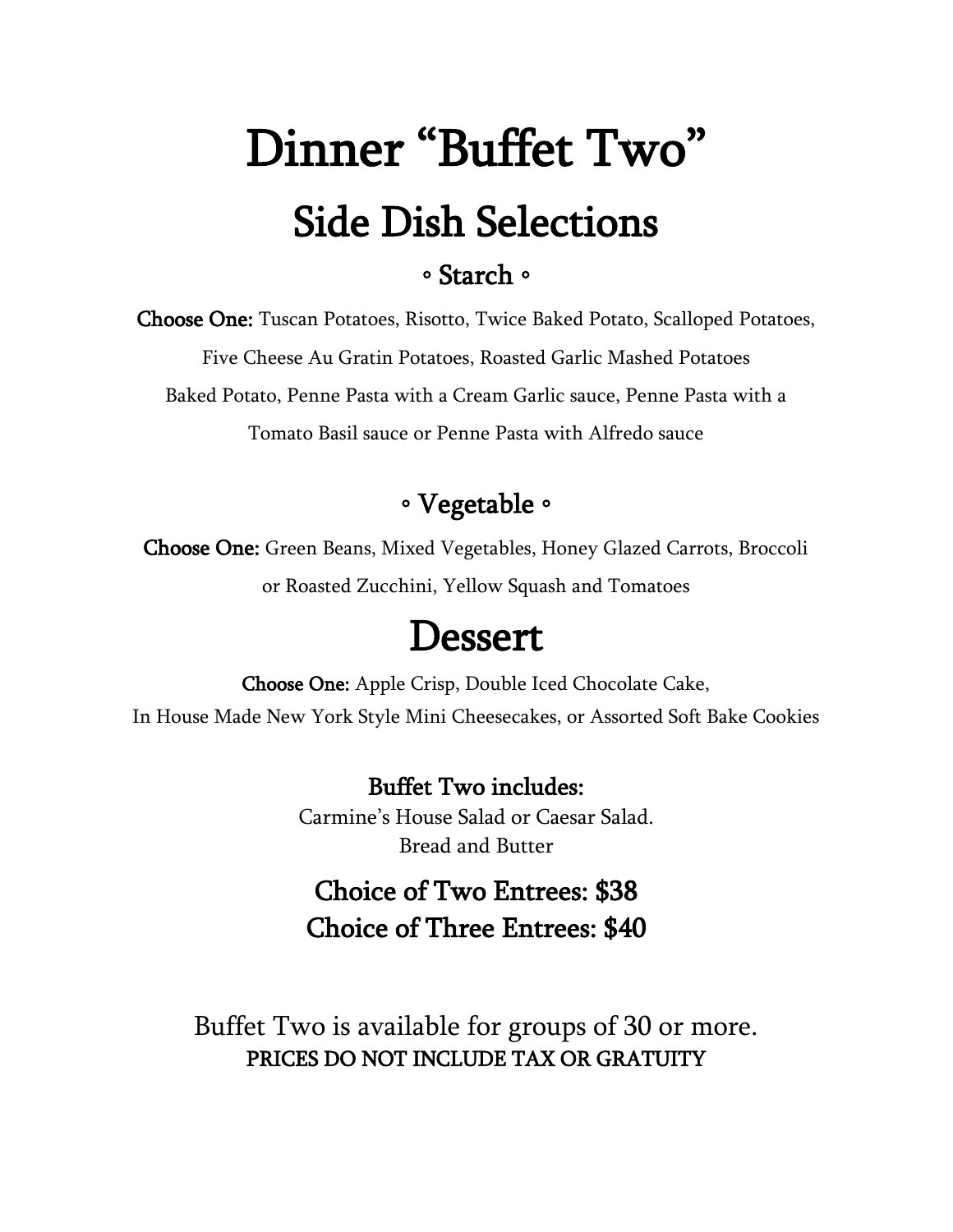# Dinner Buffet Menu "Buffet Three" Entree Selections

# ◦ Ribeye Loin ◦

Hand Carved and Served by Chef

# ◦ Top Round of Roast Beef ◦

Hand Carved and Served by Chef

### ◦ Whole Tenderloin ◦

Hand Carved and Served by Chef

### Choose one Sauce:

Au Jus Horseradish Cream Sauce Gorgonzola Sauce, Pepperloin Sauce Portobello Mushroom and Bacon Demi-Glace, Marsala Wine Sauce or Modega Sauce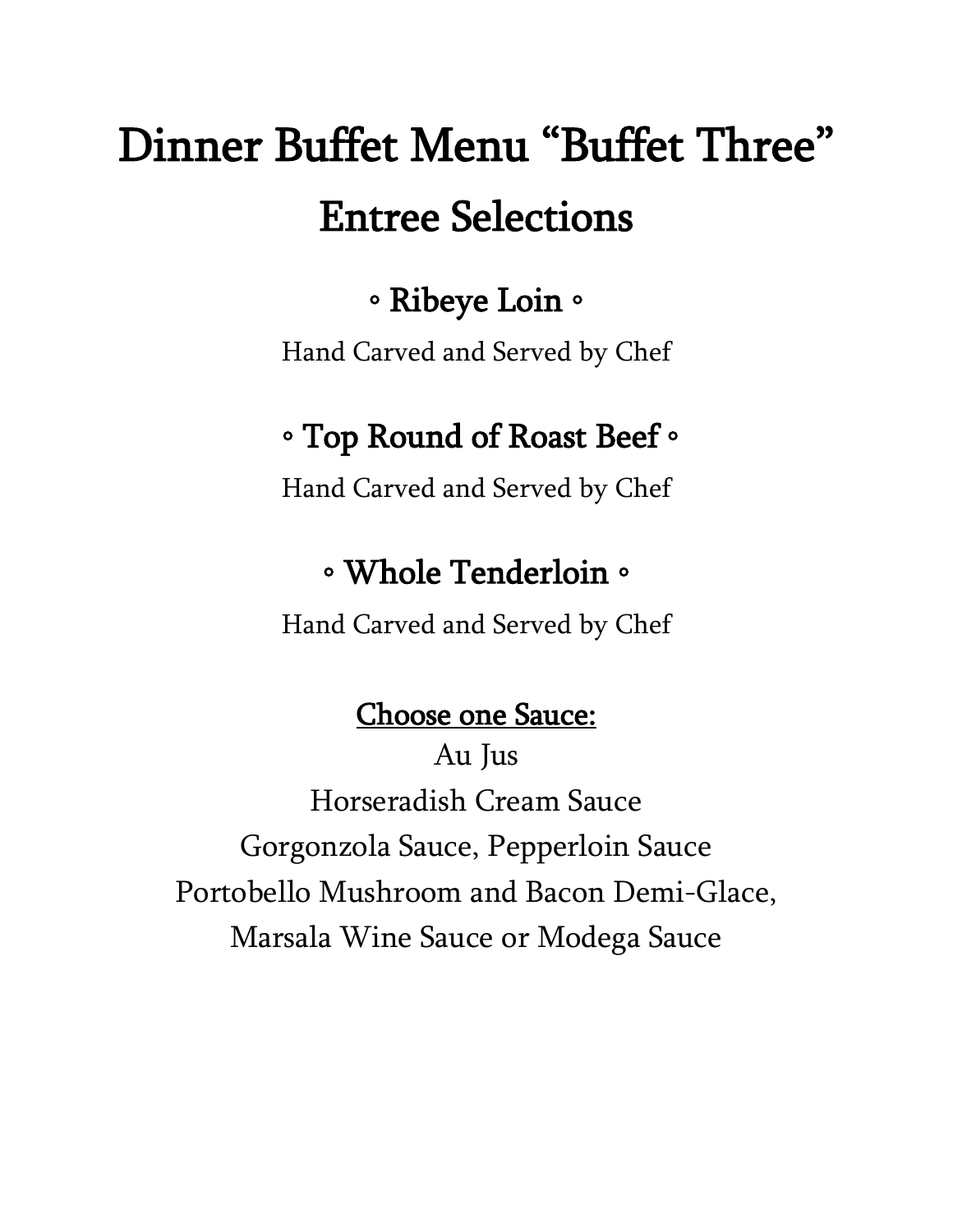# Dinner Buffet Menu"Buffet Three" Entree Selections (Continued)

◦ Specialty Stuffed Pork Loin ◦

Choose one Stuffing:

Stuffed with Sausage, Sun Dried Cherries and Risotto Finished with a Port Demi-Glace or Stuffed with an Apple Cornbread Dressing Apple Butter Glaze

### ◦ Shrimp or Scallops ◦

Choose one Sauce: Scampi Style, Cajun Barbecue, Sweet and Spicy Ginger Sauce with Wasabi Aioli, Lemon Butter Sauce, Lemon Pepper Cream Sauce or Balsamic Syrup

#### ◦Salmon ◦

Choose one Sauce: Sweet and Spicy Ginger Sauce, Cucumber Dill Sauce, Tomato Cucumber Citrus Relish, Lemon Pesto, Asiago Encrusted or Pepperoncini Tomato Sauce

#### ◦ Boneless Breast of Chicken ◦

Choose one Sauce: Herb Roasted, Gorgonzola Sauce, Picatta Sauce, Marsala Sauce, Modega Sauce, Parmigiano, Siciliano Sauce, Saltimbocca or Modega Sauce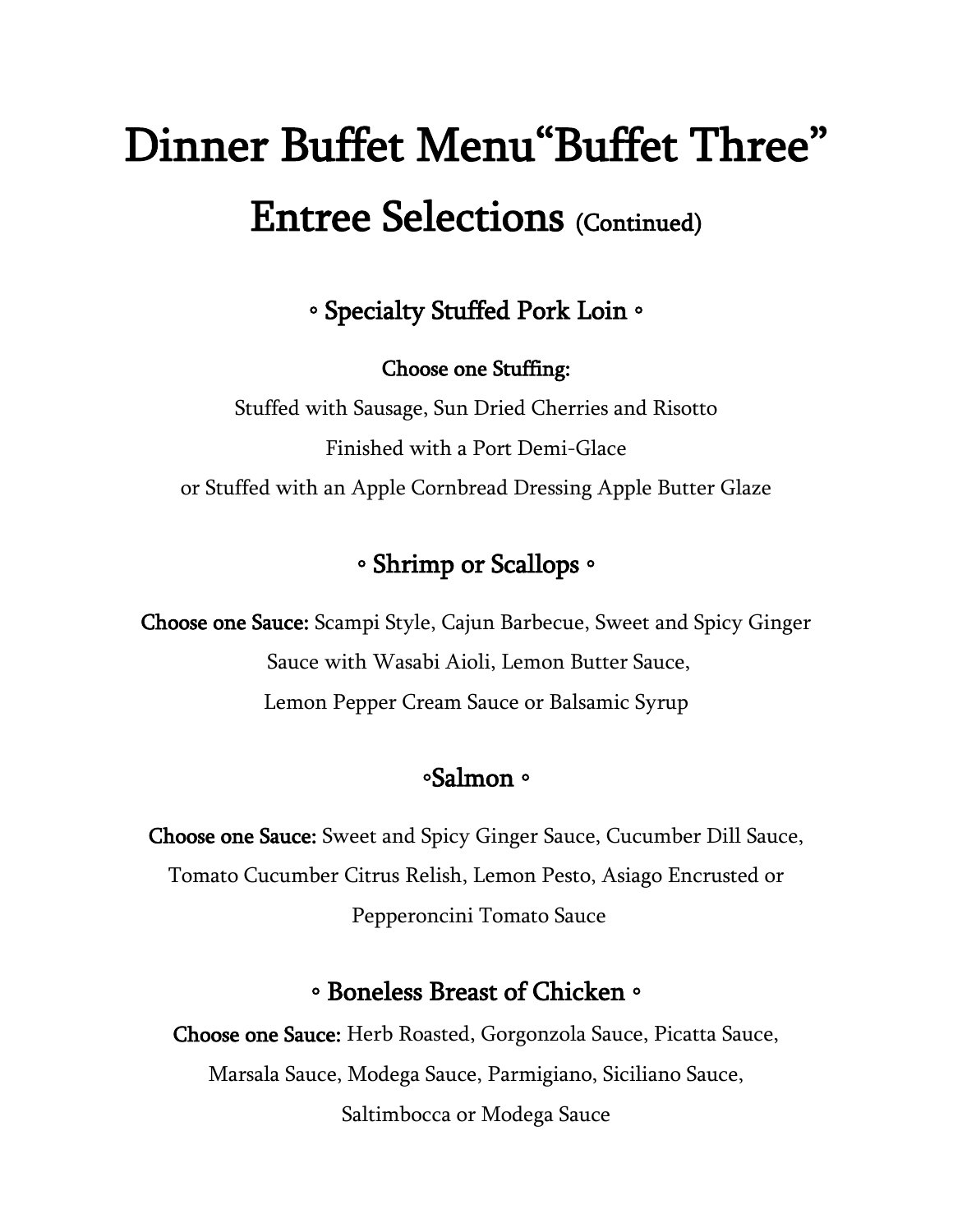# Dinner Buffet Menu "Buffet Three" Side Dish Selections

#### ◦ Starch ◦

Choose One: Tuscan Potatoes, Risotto, Twice Baked Potato, Scalloped Potatoes, Five Cheese Au Gratin Potatoes, Roasted Garlic Mashed Potatoes, Baked Potato, Penne Pasta with a Cream Garlic sauce, Penne Pasta with a Tomato Basil sauce or Penne pasta with Alfredo sauce

### ◦ Vegetable ◦

Choose One: Green Beans, Mixed Vegetables, Honey Glazed Carrots, Broccoli or Roasted Zucchini, Yellow Squash and Tomatoes

# Dessert Selections

Choose One: Apple Crisp, Double Iced Chocolate Cake In House Made New York Style Mini Cheesecakes, or Assorted Soft Bake Cookies

#### Buffet Three includes:

Carmine's House Salad or Caesar Salad. Bread and Butter

### Choice of Two entrees: Market Price Choice of Three entrees: Market Price

Buffet Three is available for groups of 30 or more. PRICES DO NOT INCLUDE TAX OR GRATUITY